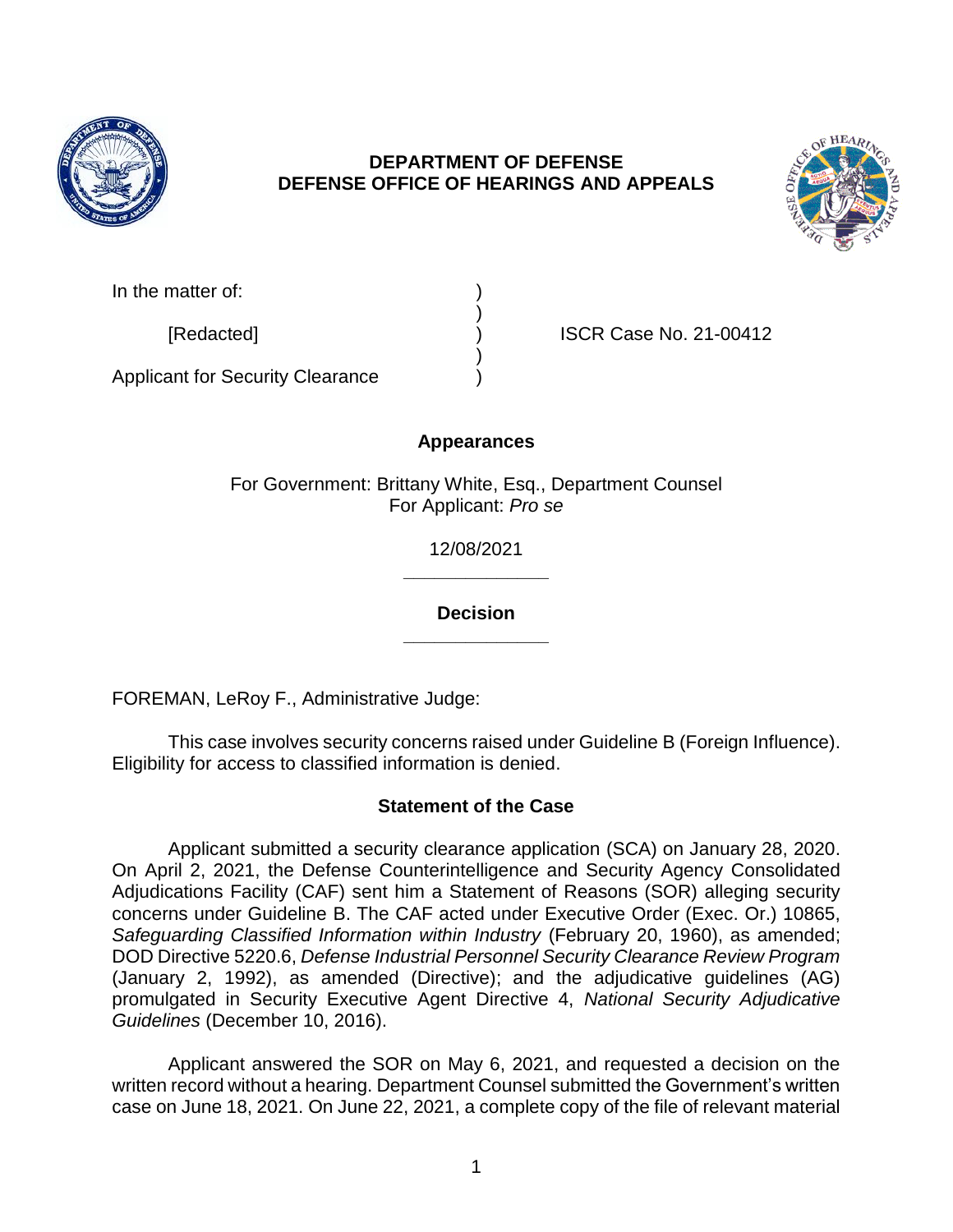(FORM) was sent to Applicant, who was given an opportunity to file objections and submit material to refute, extenuate, or mitigate the Government's evidence. He received the FORM on July 9, 2021, and did not respond. The case was assigned to me on September 22, 2021.

### **Administrative Notice**

 Department Counsel requested that I take administrative notice of relevant facts about Yemen. The request and supporting documents were not admitted in evidence but are attached to the record as Hearing Exhibit (HX) I. I granted Department Counsel's request in part.

I declined to take administrative notice of facts set out in HX I that are based on a publication from the Congressional Research Service. "Pronouncements about the relationship between the United States and any given foreign country are committed to the President of the United States and other duly authorized Executive Branch officials." ISCR Case No. 02-00318 at 5 (App. Bd. Feb. 25, 2004). The Congressional Research Service provides research and analysis for Congress, not the Executive Branch. There is nothing in the record reflecting that the findings of fact and analysis by the Congressional Research Service have been adopted by the Executive Branch. While publications of the Congressional Research Service may qualify as learned treatises, they are not pronouncements from the Executive Branch and do not bind an administrative judge.

 On my own motion, and without objection from either party, I have taken administrative notice of the facts recited in the U.S. Department of State Fact Sheet, *Bilateral Relations with Yemen,* dated December 30, 2020, which can be found at [www.state.gov/u-s-relations-with-yemen.](http://www.state.gov/u-s-relations-with-yemen) The fact sheet is attached to the record as HX II. The facts administratively noticed in response to the request from Department Counsel and those based on my own motion are set out below in my findings of fact.

## **Findings of Fact**

 In Applicant's answer to the SOR, he admitted all the allegations. His admissions are incorporated in my findings of fact.

 Applicant is a 56-year-old native of Yemen. He earned a bachelor's degree in 1989 from a university in Yemen. He came to the United States in August 1983 under a cultural exchange scholarship and attended a U.S. university. (FORM Item 4 at 3.) He earned three master's degrees and a doctorate from a U.S. university in 2005.

Applicant married in 2000, divorced in 2006, and remarried in 2014. He became a U.S. citizen in 2011. His wife is a citizen of Yemen and a permanent resident of the United States. (FORM Item 4, Subject Interview at 8.) He has two adult children from his first marriage and a two-year-old daughter from his current marriage, who is a native-born U.S. citizen. His two adult children were born in the United Arab Emirates and are citizens and residents of the United States. He was employed by a state university with federal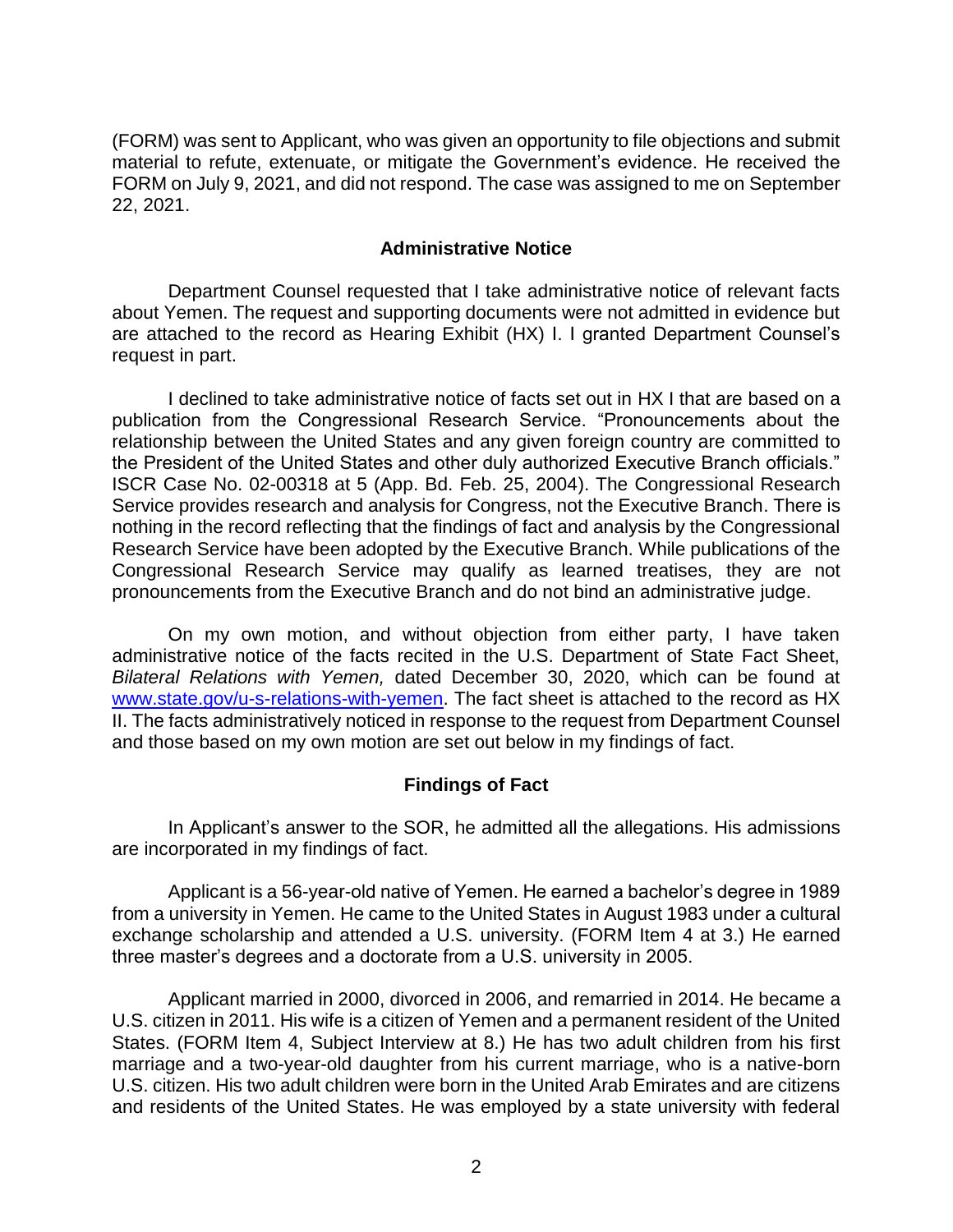contracts from October 2011 to November 2015. He was employed by a federal contractor as a senior translator November 2016 to December 2018. He worked for federal contractors from March 2005 to September 2010 as an Arabic instructor. (FORM Item 3 at 19-26.) He is currently a self-employed freelance translator.

 During his counterintelligence-focused screening interview, he told the interviewer that he believed his application was denied because of money he sent to his brother and nephew Applicant applied for a security clearance in 2011, but his application was denied. in Yemen. (FORM Item 4 at 10.)

 Applicant's mother and father are deceased. (FORM Item 3 at 32-33.) His older and residents of Yemen. Another half-sister is a citizen and resident of Djibouti. His younger brother is deceased. (FORM Item 3 at 35-36, 41-42; FORM Item 6.) brother, one half-sister, two stepmothers, mother-in-law, and father-in-law are citizens

 Applicant has regular contact with his older brother about twice a week. (FORM father was alive, but virtually no contact since his father passed away in 2017. (FORM Item 3 at 35.) He has contact with his other stepmother only when he visits Yemen. (FORM Item 3 at 40.) He has weekly contact with his two half-sisters. (FORM Item 3 at 42-43.) He has telephonic contact with his father-in-law three or four times a year. (FORM Item 3 at 45.) He has no contact with his mother-in-law, except through his wife. (FORM Item 4, subject interview at 6.) He had occasional contact with his stepmother while his Item 3 at 46.)

Applicant's financial interests in Yemen, alleged in SOR ¶¶ 1.e-1.j, are as follows:

**SOR ¶ 1.e**: partial ownership in four apartments worth about \$50,000;

 **SOR ¶ 1.f**: 33% interest in four store spaces worth about \$50,000, rented for about \$1,000 to \$1,500 per month and managed by his brother;

 **SOR ¶ 1.g**: 50% interest in a warehouse and surrounding lot worth between \$100,000 and \$150,000, which is rented for between \$5,000 and \$10,000 per year;

**SOR ¶ 1.h**: 33% interest in a vacant lot worth between \$5,000 and \$10,000;

**SOR ¶ 1**.i: ownership of a farm worth between \$5,000 and \$10,000;

 **SOR ¶ 1.j**: 33% interest in a three-story house worth between \$30,000 and \$35,000; and

 **SOR ¶ 1.k**: monthly rental income of about \$1,000 to \$1,500 from the properties in SOR ¶¶ 1.e and 1.f, which are managed by his brother.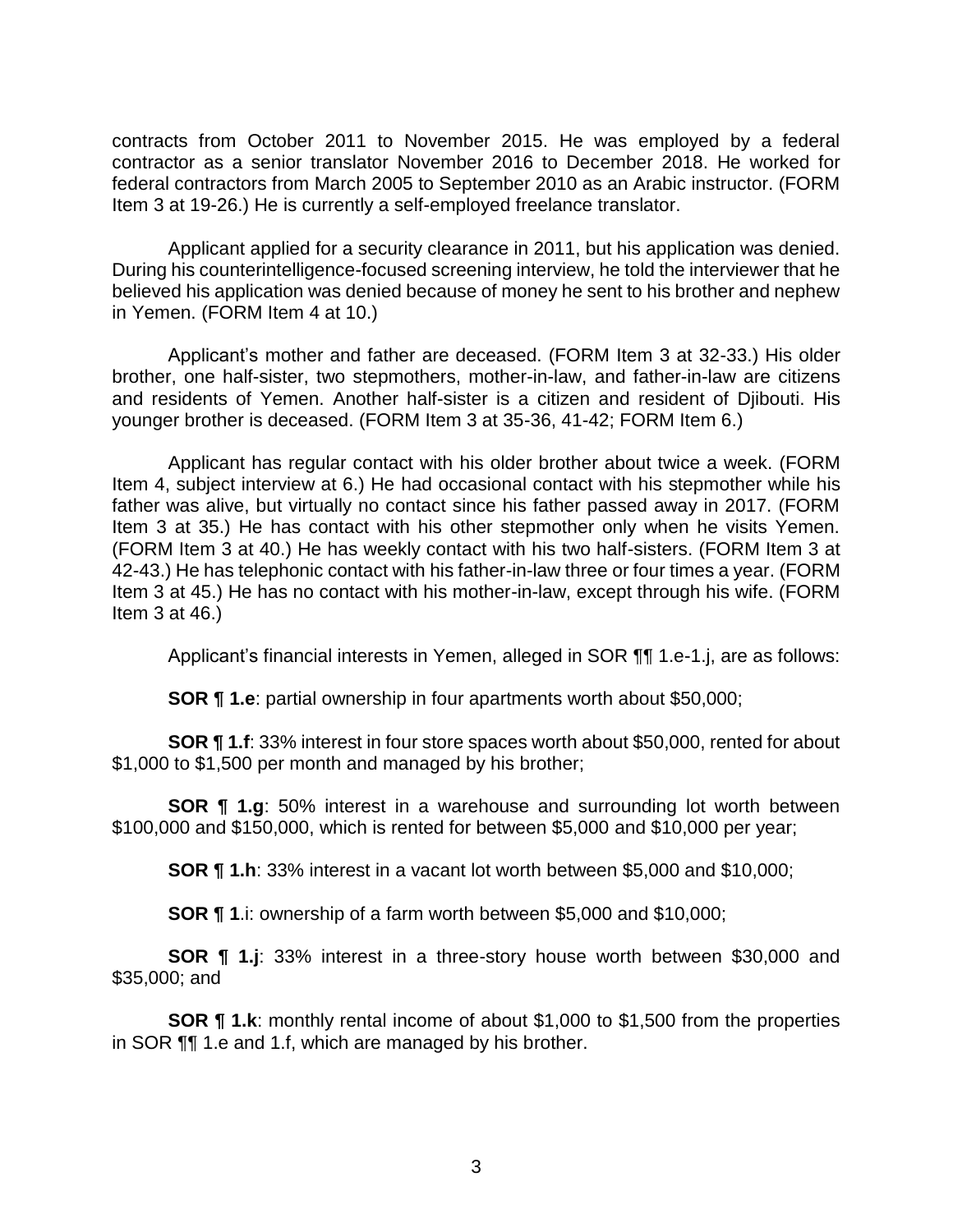Applicant and his brother inherited property in SOR 1 1.g from their father. The property was sold for about \$800,000 and the proceeds were distributed Applicant's father's children, and Applicant received about \$50,000.

 Applicant has owned his home in the United States since June 2006. (FORM Item 3 at 15.) During his counterintelligence-focused screening interview, he described his financial status as "stable," and told the interviewer that he was "doing very well." His credit report reflected no derogatory information. (FORM Item 5 at 14.) He provided no other information about his financial assets.

 I have taken administrative notice that the United States has had a long on-and- off relationship with Yemen, due to internal struggles for power in Yemen. The United States established diplomatic representation in North Yemen in 1959 and in South Yemen in 1967. Military leaders in North Yemen overthrew the monarchy and established the Yemen Arab Republic, which the United States recognized in 1962. The Yemen Arab Republic severed relations with the United States in 1967 in the wake of the Arab-Israeli conflict. Diplomatic relations with the Yemen Arab Republic were reestablished in 1972. North Yemen and South Yemen temporarily reunified in 1990, and the United States established relations with the united country.

 A civil war broke out in 1994 over reunification issues. After reunification, Ali Abdullah Saleh, the former president of the Yemen Arab Republic, was elected president of the unified Yemen. President Saleh stepped down in early 2011, and Abdo Rabo Mansour Hadi was elected president for a two-year transition period in February 2012, Yemen's peaceful political transition ended in 2014, when the Houthis seized control of the government and forced the established government into exile The country remains deeply divided, with pockets of ongoing violent conflict. The Houthis continue to control much of the northwest, including Yemen's capital city, Sana'a. Meanwhile, the legitimate Republic of Yemen Government (ROYG) re-established a presence in southern Yemen, including the port city of Aden. Amid rising tensions between the Houthis and ex-President Saleh, sporadic clashes erupted in mid-2017, and Houthi forces killed Saleh in early December 2017. Beginning in June 2018, ROYG forces, supported by their coalition partners, have sought to wrest control from Houthi forces occupying the port of Hudaydah on the Red Sea. Houthi forces have launched multiple rocket and ballistic missile attacks into the territory of the Kingdom of Saudi Arabia and toward Red Sea shipping lanes, further increasing tensions in the region.

 The ongoing conflict has exacerbated already high levels of need in Yemen, pushing the country to a humanitarian crisis. The UN estimates that more than 24 million people, or nearly 80 percent of the entire population, are in need of humanitarian assistance, more than any other single country today. The U.S. government provided more than \$630 million in humanitarian assistance to Yemen in fiscal year 2020 and supports a small number of health, education, and recovery assistance activities to help households and social service delivery systems cope with the effects of the conflict and prepare for the post-conflict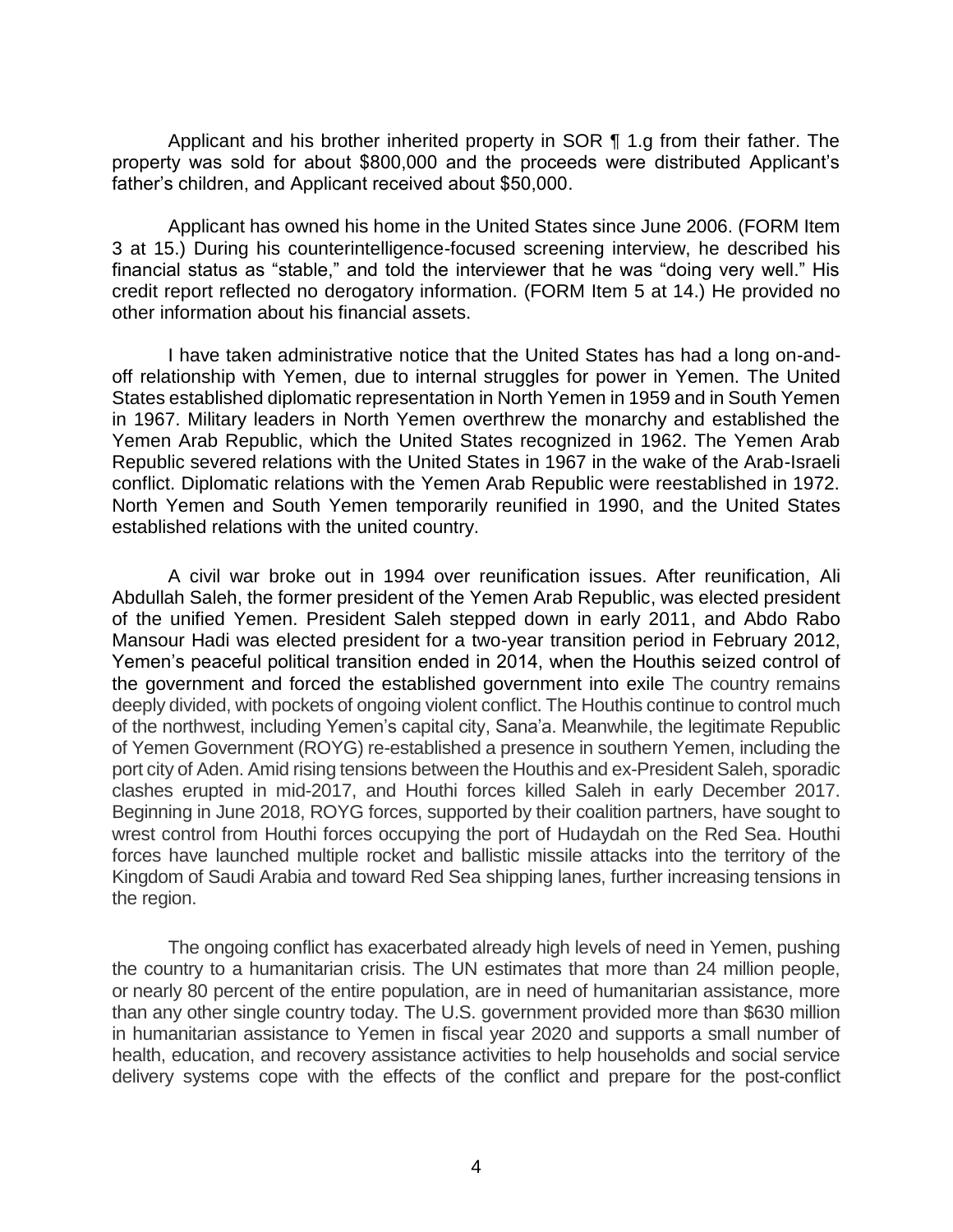recovery. However, the insecure operating environment and ongoing bureaucratic impediments continue to limit development programming.

 Yemen has significant human rights issues. Impunity of security officials is a problem, in part because the government exercised limited authority and in part due to lack of effective mechanisms to investigate and prosecute abuse and corruption. The United States suspended diplomatic operations in Yemen in February 2015, and the U.S. Ambassador to Yemen maintains diplomatic engagement with Yemen from Riyadh, Saudi Arabia. Yemen maintains an embassy in the United States. The U.S. State Department has issued a Level 4 (Do not Travel) warning for Yemen, due to terrorism, civil unrest, health risks, kidnapping, armed conflict, and landmines.

#### **Policies**

 "[N]o one has a 'right' to a security clearance." *Department of the Navy v. Egan*, 484 U.S. 518, 528 (1988). As Commander in Chief, the President has the authority to "control access to information bearing on national security and to determine whether an individual is sufficiently trustworthy to have access to such information." *Id.* at 527. The President has authorized the Secretary of Defense or his designee to grant applicants eligibility for access to classified information "only upon a finding that it is clearly consistent with the national interest to do so." Exec. Or. 10865 § 2.

 Eligibility for a security clearance is predicated upon the applicant meeting the criteria contained in the adjudicative guidelines. These guidelines are not inflexible rules applies these guidelines in conjunction with an evaluation of the whole person. An administrative judge's overarching adjudicative goal is a fair, impartial, and commonsense about the person, past and present, favorable and unfavorable. of law. Instead, recognizing the complexities of human behavior, an administrative judge decision. An administrative judge must consider all available and reliable information

 The Government reposes a high degree of trust and confidence in persons with access to classified information. This relationship transcends normal duty hours and endures throughout off-duty hours. Decisions include, by necessity, consideration of the possible risk that the applicant may deliberately or inadvertently fail to safeguard classified information. Such decisions entail a certain degree of legally permissible extrapolation about potential, rather than actual, risk of compromise of classified information.

 Clearance decisions must be made "in terms of the national interest and shall in no sense be a determination as to the loyalty of the applicant concerned." Exec. Or. 10865 § 7. Thus, a decision to deny a security clearance is merely an indication the applicant has not met the strict guidelines the President and the Secretary of Defense have established for issuing a clearance.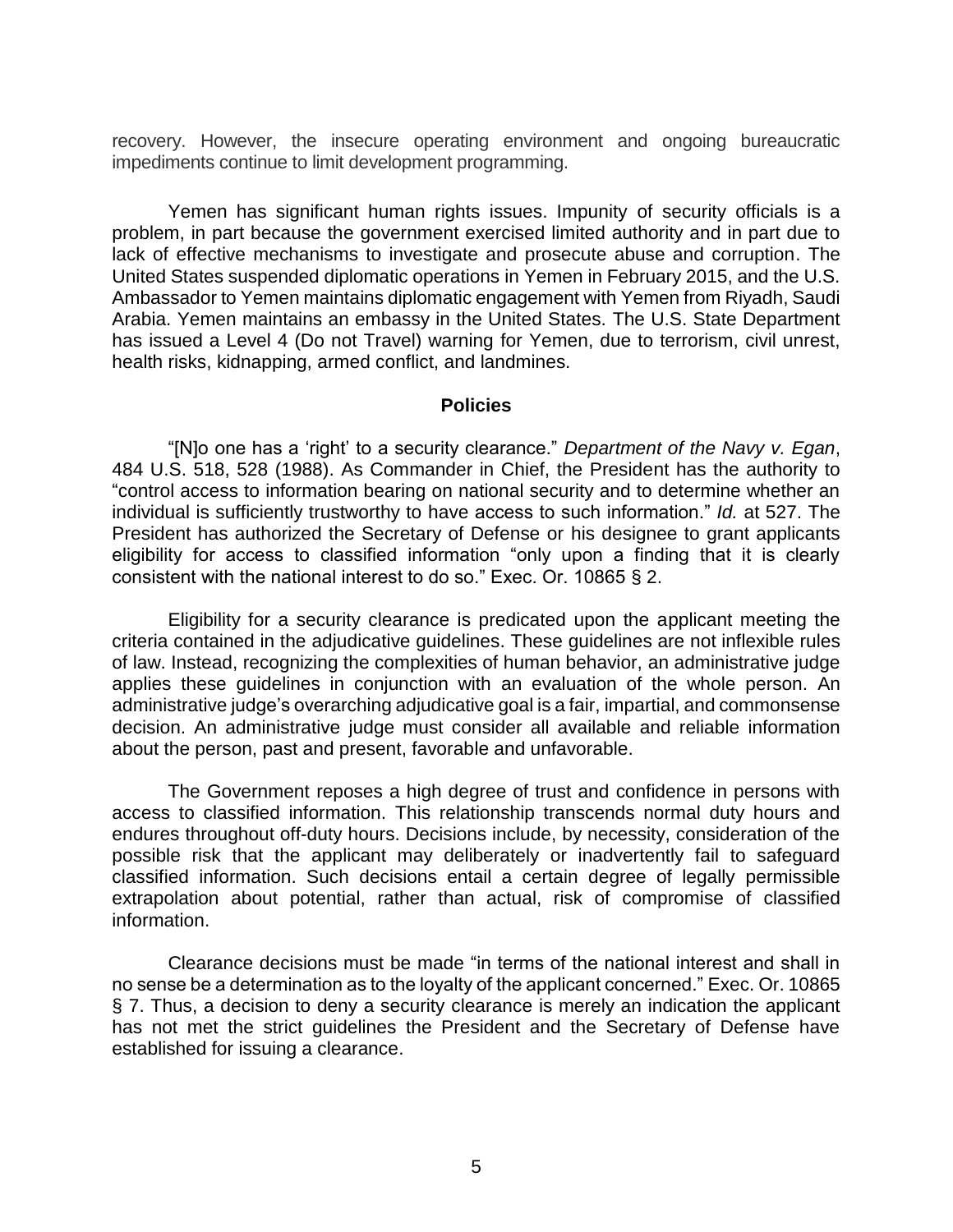Initially, the Government must establish, by substantial evidence, conditions in the personal or professional history of the applicant that may disqualify the applicant from being eligible for access to classified information. The Government has the burden of establishing controverted facts alleged in the SOR. *See Egan*, 484 U.S. at 531. "Substantial evidence" is "more than a scintilla but less than a preponderance." *See v. Washington Metro. Area Transit Auth.*, 36 F.3d 375, 380 (4th Cir. 1994). The guidelines presume a nexus or rational connection between proven conduct under any of the criteria listed therein and an applicant's security suitability. *See* ISCR Case No. 15-01253 at 3 (App. Bd. Apr. 20, 2016).

Once the Government establishes a disqualifying condition by substantial evidence, the burden shifts to the applicant to rebut, explain, extenuate, or mitigate the facts. Directive ¶ E3.1.15. An applicant has the burden of proving a mitigating condition, and the burden of disproving it never shifts to the Government. *See* ISCR Case No. 02- 31154 at 5 (App. Bd. Sep. 22, 2005).

An applicant "has the ultimate burden of demonstrating that it is clearly consistent with the national interest to grant or continue his security clearance." ISCR Case No. 01- 20700 at 3 (App. Bd. Dec. 19, 2002). "[S]ecurity clearance determinations should err, if they must, on the side of denials." *Egan*, 484 U.S. at 531.

#### **Analysis**

## **Guideline B, Foreign Influence**

The security concern under this quideline is set out in AG ¶ 6:

 Foreign contacts and interests, including, but not limited to, business, financial, and property interests, are a national security concern if they result in divided allegiance. They may also be a national security concern if they create circumstances in which the individual maybe manipulated or induced to help a foreign person, group, organization, or government in a way inconsistent with U.S. interests or otherwise made vulnerable to pressure or coercion by any foreign interest. Assessment of foreign contacts and interests should consider the country in which the foreign contact or interest known to target U.S. citizens to obtain classified or sensitive information or is located, including, but not limited to, considerations such as whether it is is associated with a risk of terrorism.

Guideline B is not limited to countries hostile to the United States. "The United States has a compelling interest in protecting and safeguarding classified information from any person, organization, or country that is not authorized to have access to it, regardless of whether that person, organization, or country has interests inimical to those of the United States." ISCR Case No. 02-11570 at 5 (App. Bd. May 19, 2004).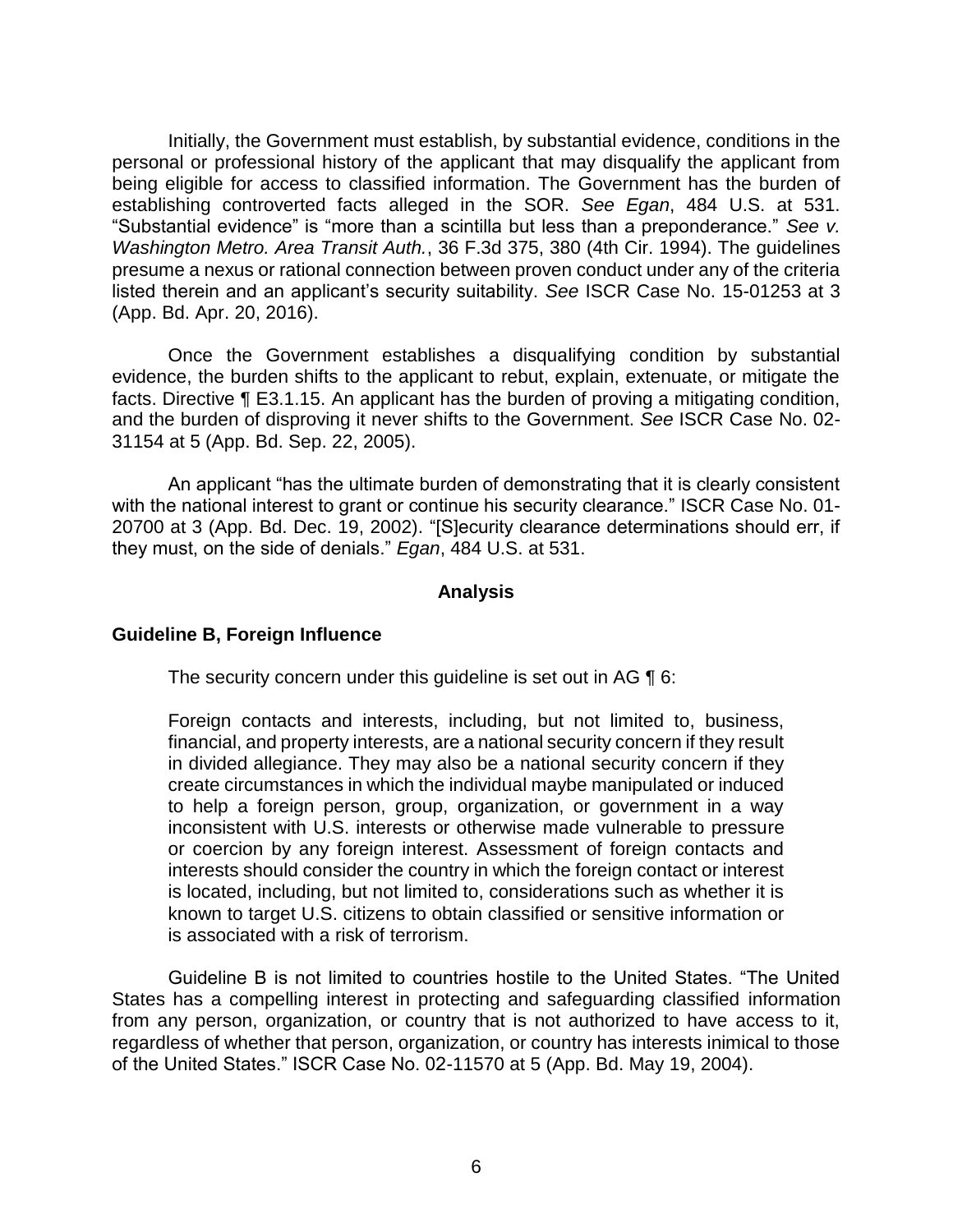Furthermore, "even friendly nations can have profound disagreements with the United States over matters they view as important to their vital interests or national security." ISCR Case No. 00-0317 (App. Bd. Mar. 29, 2002). Finally, we know friendly nations have engaged in espionage against the United States, especially in the economic, scientific, and technical fields. Nevertheless, the nature of a nation's government, its relationship with the United States, and its human-rights record are relevant in assessing the likelihood that an applicant's family members are vulnerable to government coercion. The risk of coercion, persuasion, or duress is significantly greater if the foreign country has an authoritarian government, a family member is associated with or dependent upon the government, or the country is known to conduct intelligence operations against the United States. In considering the nature of the government, an administrative judge must also consider any terrorist activity in the country at issue. *See generally* ISCR Case No. 02-26130 at 3 (App. Bd. Dec. 7, 2006) (reversing decision to grant clearance where administrative judge did not consider terrorist activity in area where family members resided).

The following disqualifying conditions under this guideline are relevant:

AG ¶ 7(a): contact, regardless of method, with a foreign family member, business or professional associate, friend, or other person who is a citizen of or resident in a foreign country if that contact creates a heightened risk of foreign exploitation, inducement, manipulation, pressure, or coercion;

AG ¶ 7(b): connections to a foreign person, group, government, or country that create a potential conflict of interest between the individual's obligation to protect classified or sensitive information or technology and the individual's desire to help a foreign person, group, or country by providing that information or technology;

AG ¶ 7(e): shared living quarters with a person or persons, regardless of citizenship status, if that relationship creates a heightened risk of foreign inducement, manipulation, pressure, or coercion; and

AG ¶ 7(f): substantial business, financial, or property interests in a foreign country, or in any foreign owned or foreign-operated business that could subject the individual to a heightened risk of foreign influence or exploitation or personal conflict of interest.

AG ¶¶ 7(a), (e), and (f) all require substantial evidence of a "heightened risk." The "heightened risk" required to raise one of these disqualifying conditions is a relatively low standard. "Heightened risk" denotes a risk greater than the normal risk inherent in having a family member living under a foreign government. *See, e.g.*, ISCR Case No. 12-05839 at 4 (App. Bd. Jul. 11, 2013). "Heightened risk" is not a high standard. *See, e.g.*, ISCR Case No.17-03026 at 5 (App. Bd. Jan. 16, 2019). It is a level of risk one step above a State Department Level 1 travel advisory ("exercise normal precaution") and equivalent to the Level 2 advisory ("exercise increased caution").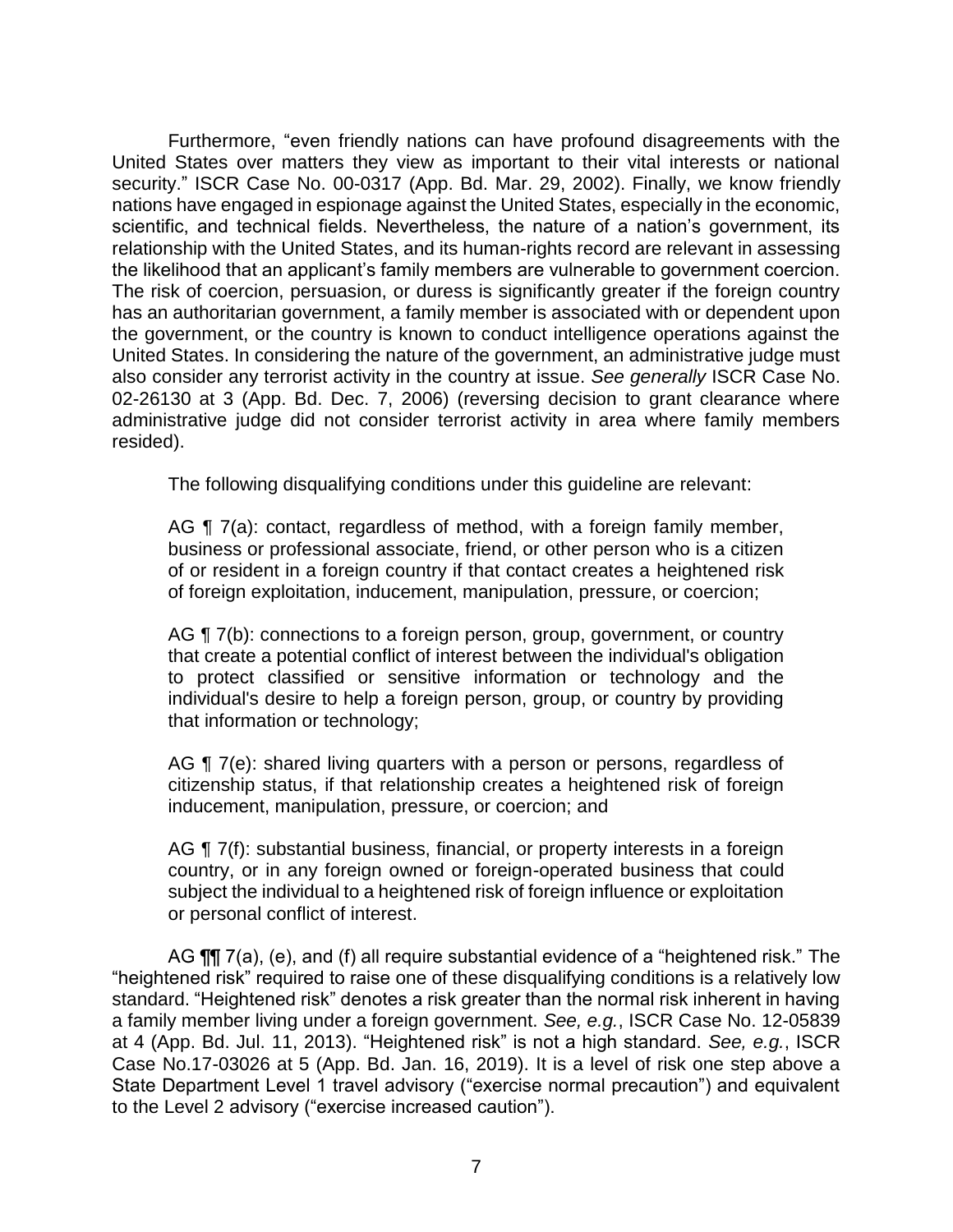There is a rebuttable presumption that a person has ties of affection for, or obligation to, the immediate family members of the person's spouse. ISCR Case No. 01- 03120, 2002 DOHA LEXIS 94 at \* 8 (App. Bd. Feb. 20, 2002); *see also* ISCR Case No. 09-06457 at 4 (App. Bd. May 16, 2011). The totality of an applicant's family ties to a foreign country as well as each individual family tie must be considered. ISCR Case No. 01-22693 at 7 (App. Bd. Sep. 22, 2003).

 The presence of Applicant's brother, half-sister, two stepmothers, mother-in-law, and father-in-law in Yemen are sufficient to raise AG ¶¶ 7(a) and 7(e). He has not rebutted the presumption that he has ties of affection for or obligation to his mother-in-law and father-in-law.

 Applicant has significant real estate holdings in Yemen and has monthly rental income of about \$1,000 to \$1,500 from his rental properties in Yemen. The property alleged in SOR ¶ 1.g has been sold and no longer raises a security concern.

SOR ¶ 1.k alleges the rental income from the properties alleged in SOR ¶¶ 1.e and 1.f. As such, it duplicates SOR ¶¶ 1.e and 1.f. When the same conduct is alleged twice in the SOR under the same guideline, one of the duplicative allegations should be resolved in the applicant's favor. *See* ISCR Case No. 03-04704 at 3 (App. Bd. Sep. 21, 2005) (same debt alleged twice). Accordingly, I have resolved SOR ¶ 1.k for Applicant.

 The allegations in SOR ¶¶ 1.e, 1.f, and 1.h-1.j are established by Applicant's admissions. The civil unrest, terrorism, armed conflict, ineffective government, and poor human rights record in Yemen establish the heightened risk required to establish AG  $\P$  7(f). His SCA reflects that he owns his home in the United States, but he has not provided any other information about his assets in the United States.

The following mitigating conditions are potentially applicable:

AG  $\P$  8(a): the nature of the relationships with foreign persons, the country in which these persons are located, or the positions or activities of those persons in that country are such that it is unlikely the individual will be placed in a position of having to choose between the interests of a foreign individual, group, organization, or government and the interests of the United States;

AG ¶ 8(b): there is no conflict of interest, either because the individual's sense of loyalty or obligation to the foreign person, or allegiance to the group, government, or country is so minimal, or the individual has such deep and longstanding relationships and loyalties in the United States, that the individual can be expected to resolve any conflict of interest in favor of the U.S. interest;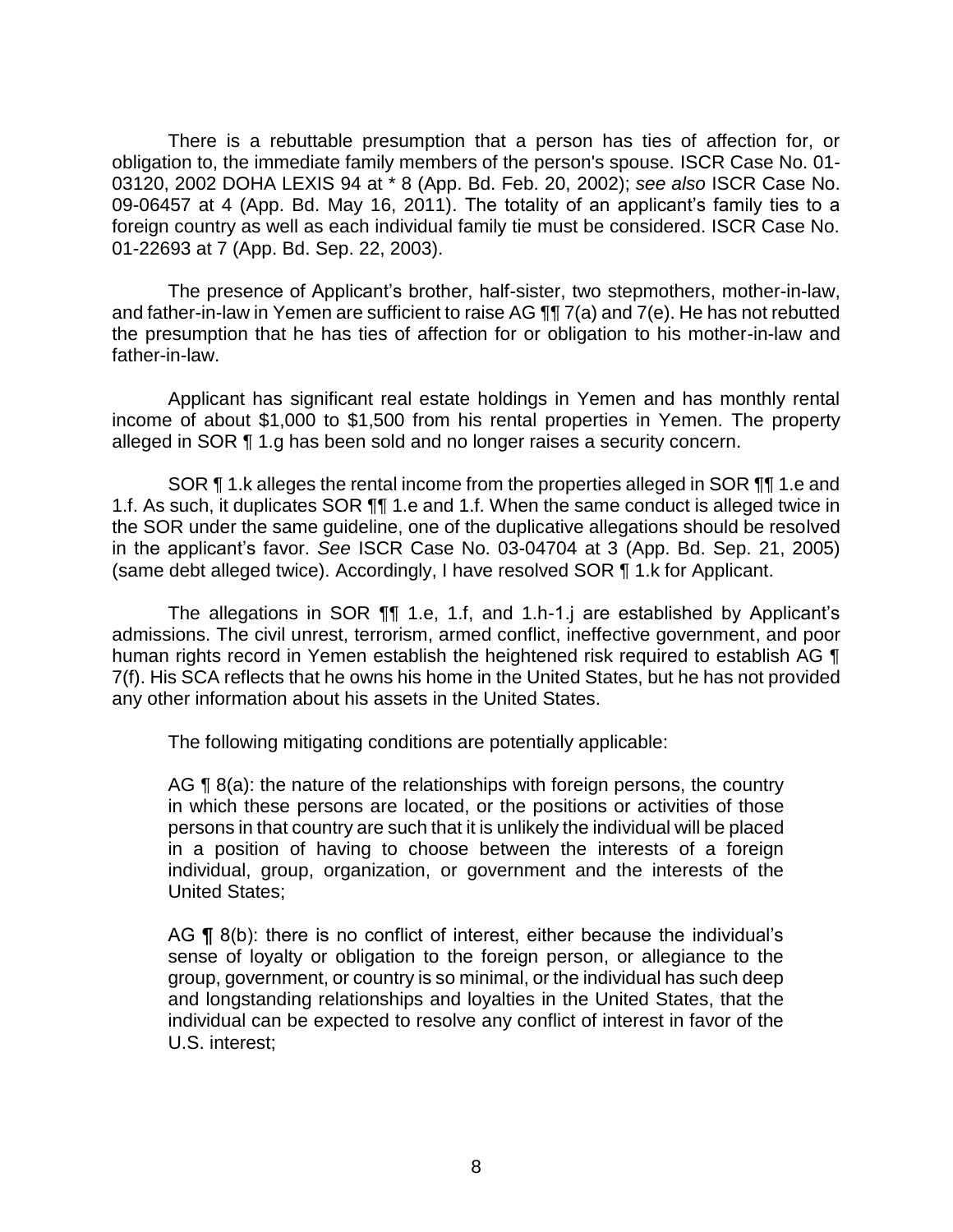AG ¶ 8(c): contact or communication with foreign citizens is so casual and infrequent that there is little likelihood that it could create a risk for foreign influence or exploitation; and

AG ¶ 8(f): the value or routine nature of the foreign business, financial, or property interests is such that they are unlikely to result in a conflict and could not be used effectively to influence, manipulate, or pressure the individual.

AG ¶ 8(a) is not established. The presence of Applicant's family members in Yemen precludes a finding that Applicant is unlikely to be placed in a position of having to choose between the interests of his family members and the interests of the United States.

 AG ¶ 8(b) is not established. Although Applicant has strong ties to the United States, he also has strong ties to Yemen. Applicant has the burden of showing that his ties to the United States are so strong that he can be expected to resolve any conflict of interest in favor of the United States. He has not met that burden.

AG ¶ 8(c) is established for Applicant's communications with his two stepmothers and his mother-in-law, with whom he has very little contact. It is not established for Applicant's contacts with his two half-sisters and his brother. There is a rebuttable presumption that contacts with an immediate family member in a foreign country are not casual. ISCR Case No. 00-0484 at 5 (App. Bd. Feb. 1, 2002). Applicant has not rebutted that presumption for his two half-sisters and his brother.

AG ¶ 8(f) is not established. The value of Applicant's property interests in Yemen is substantial. Although he owns a home in the United States, he has provided no information about his assets in the United States.

#### **Whole-Person Concept**

Under AG ¶ 2(c), the ultimate determination of whether to grant eligibility for a security clearance must be an overall commonsense judgment based upon careful consideration of the guidelines and the whole-person concept. In applying the whole- person concept, an administrative judge must evaluate an applicant's eligibility for a security clearance by considering the totality of the applicant's conduct and all relevant circumstances. An administrative judge should consider the nine adjudicative process factors listed at AG ¶ 2(d):

(1) the nature, extent, and seriousness of the conduct; (2) the circumstances surrounding the conduct, to include knowledgeable participation; (3) the frequency and recency of the conduct; (4) the individual's age and maturity at the time of the conduct; (5) the extent to which participation is voluntary; (6) the presence or absence of rehabilitation and other permanent behavioral changes; (7) the motivation for the conduct;